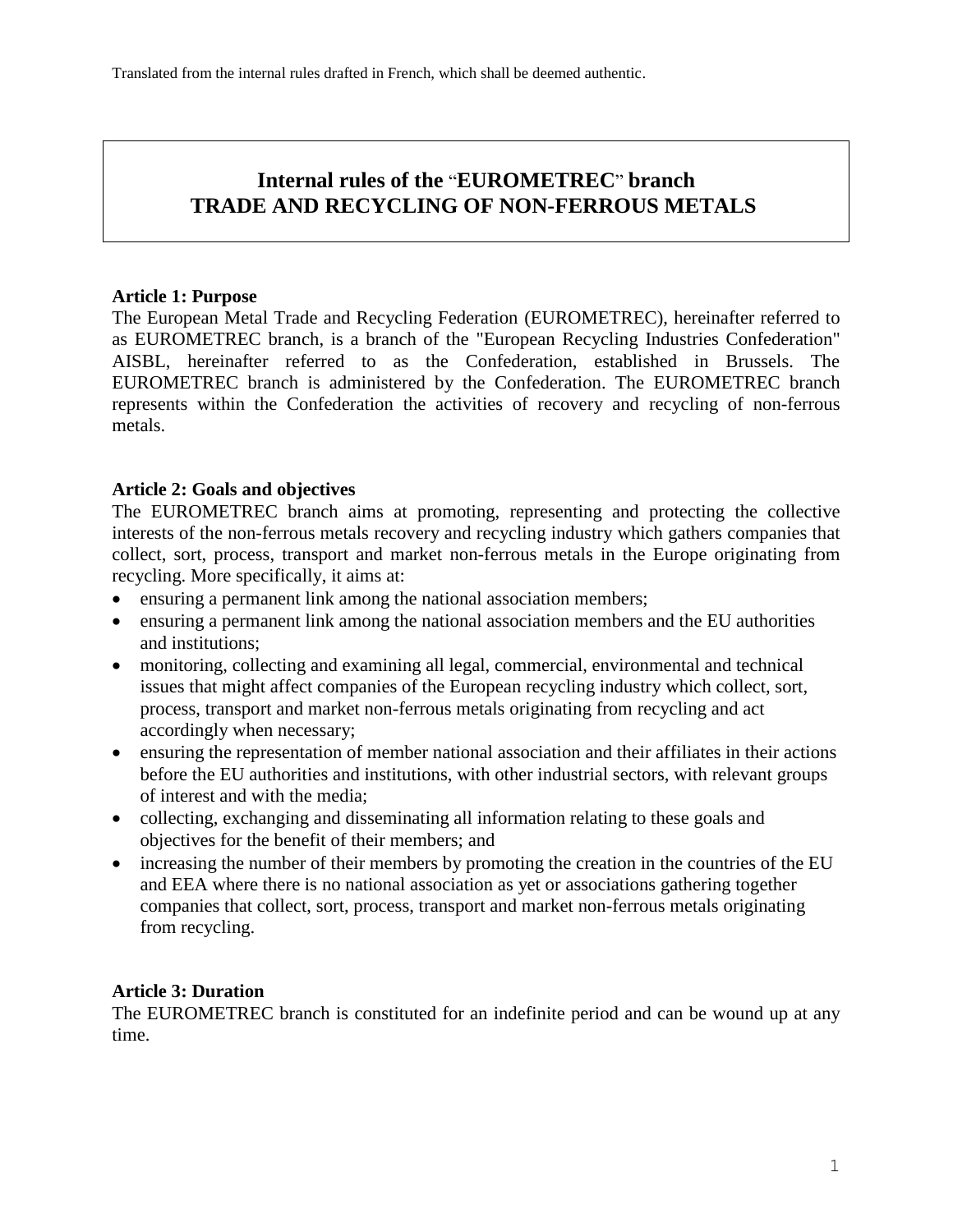Translated from the internal rules drafted in French, which shall be deemed authentic.

## **Article 4: Members**

In accordance with the Articles of Association of the Confederation, there is no limit to the total number of members; the minimum number of members will nevertheless be set at three.

The members of the EUROMETREC branch are national associations, one per eligible country (of the EU, the EEA or a European country). However, in a country where such an association does not exist and on a provisional basis while active measures are being taken to organise representation of the sector through a national association, a company of that country can act in the place of a national association. A company acting in the place of a national association can continue to be a Member of EUROMETREC Branch after the admission of the Membership of a national association of the same country provided this is approved by the Executive Committee of EUROMETREC Branch and the Board of the Confederation as well as by the national association and company concerned.

Any national association or, in a country where there is no national association, any company acting in the place of a national association wishing to join the EUROMETREC branch as a member, has to make a request in writing to the Secretariat. The affiliation of new members to the EUROMETREC branch is subject to the approval of the Executive Committee of the EUROMETREC branch and ratification by the General Assembly.

## **Article 5: General Assembly of the EUROMETREC branch**

The General Assembly gathers all member national associations and company(-ies) acting in the place of a national association, each of which has one vote. In the case whereby a national association and a company from the same country fulfilling the conditions set in article 4 are Members of EUROMETREC branch, they have to appoint beforehand a single delegate who will exercise the right to vote with one vote.

Each national association or company in lieu will be represented by a maximum of four representatives from that member national association and/or company. Only one of the representatives exercises the right to vote. In the case of a plurality of national associations eligible by countries, each national association retains the right to be represented by a maximum of four representatives forming part of the single common national delegation referred to in Article 4. The Secretary General normally participates in the work of the General Assembly but without voting rights. The General Assembly has the following responsibilities:

- Election of the Chairman and Vice Chairmen every two years;
- Election of the Executive Committee members of the EUROMETREC branch:
- Approval of the annual financial statement and the annual budget of the EUROMETREC branch;
- Ratification of the annual membership fees;
- Decisions concerning the admission of new members and the exclusion of members;
- Decisions relating to work programmes;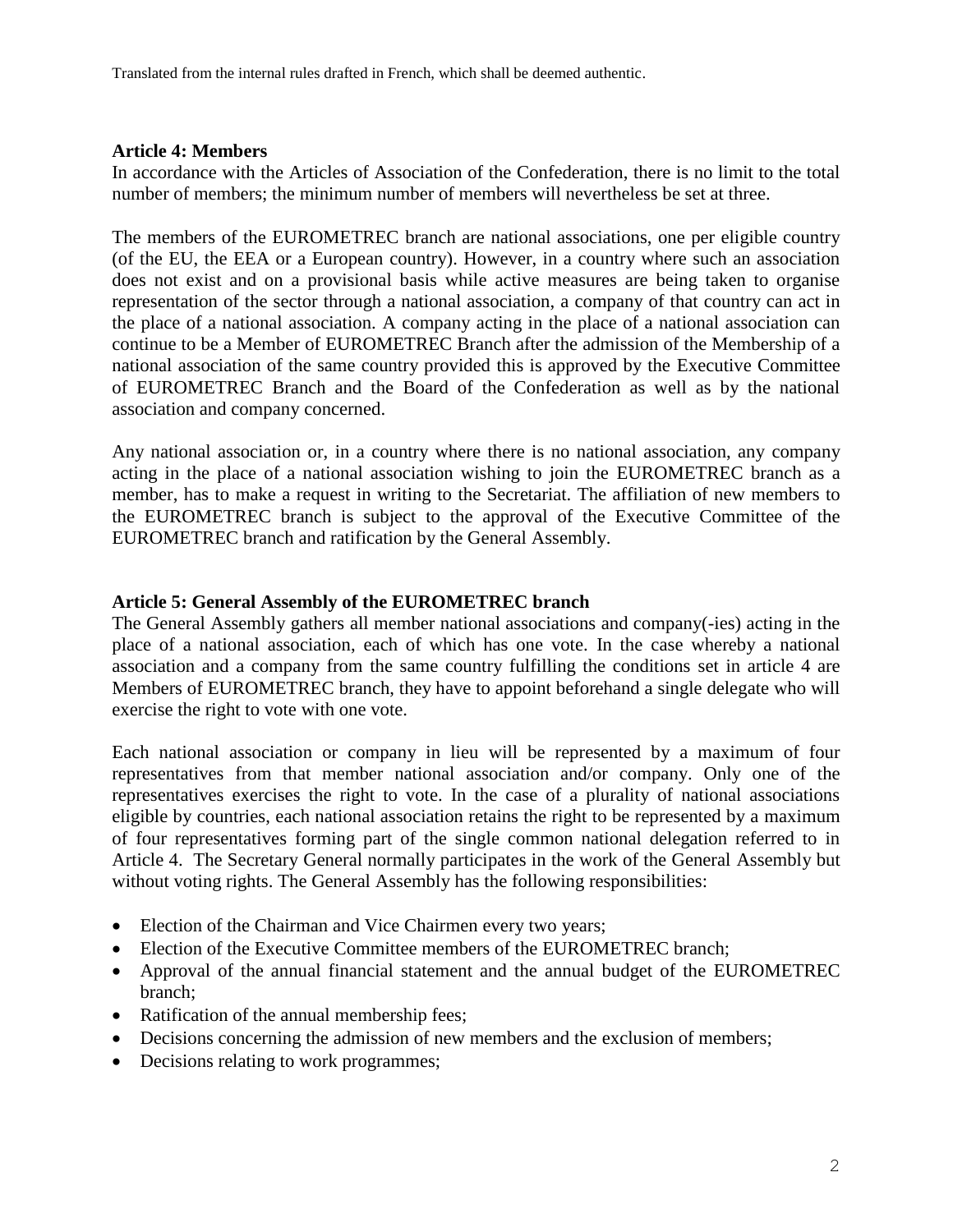- Amendments to and approval of the regulations of the EUROMETREC branch, see Article 11;
- Dissolution of the EUROMETREC branch, see Article 11; and
- Removal of members of the Executive Committee, of the Chairman and of Vice Chairmen, taken by a majority of 2/3 of the votes of members present and represented.

The General Assembly must be held at least once a year no later than 30 June.

The General Assembly is convened by the Chairman or, if he is unable to attend, by one of the Vice Chairmen.

The convening letter of a General Assembly containing the agenda must be sent at least four weeks before the date of the meeting by regular mail or by e-mail. Items not included in the agenda may not be subject to decisions without the unanimous agreement of all members.

Extraordinary General Assemblies may be convened at any time by the Chairman or the Vicechairmen if the Chairman is unable to attend or by a majority of the EUROMETREC branch.

Except as provided for in Article 5 (removal of the Chairman and Vice Chairmen members of the Executive Committee) and in Article 11 (first paragraph), the decisions of the General Assembly are taken by simple majority of votes casted. Written proxies are allowed, and in case of a tie, the Chairman of the EUROMETREC branch will have a deciding vote.

The minutes of the General Assembly must, as a minimum, include: the agenda of the meeting; the date; the time; the location; the Chairman; the names of the persons present; the time the meeting starts; the topics discussed; the conclusions; the results of the votes; the actions to be taken; the meeting closing time and the unresolved issues. The minutes must be sent within one month to the member associations. The minutes of the meetings will be considered approved two weeks after their transmission unless objections are raised by the member associations during that period.

#### **Article 6: Executive Committee of the EUROMETREC branch**

The Executive Committee of the EUROMETREC branch consists of the Chairman and of the Vice Chairmen. It can also include up to two additional members who are simultaneously elected with the Chairman and Vice Chairmen. The Secretary General normally participates in the work of the Executive Committee of the EUROMETREC branch but without voting rights. The members of the Executive Committee of the EUROMETREC branch, with the exception of the Secretary General, are elected every two years by the General Assembly by ballot with a simple majority for a two-year period. If elections cannot take place exactly within two calendar years, they can take place either during the General Assembly taking immediately before or after the two calendar years.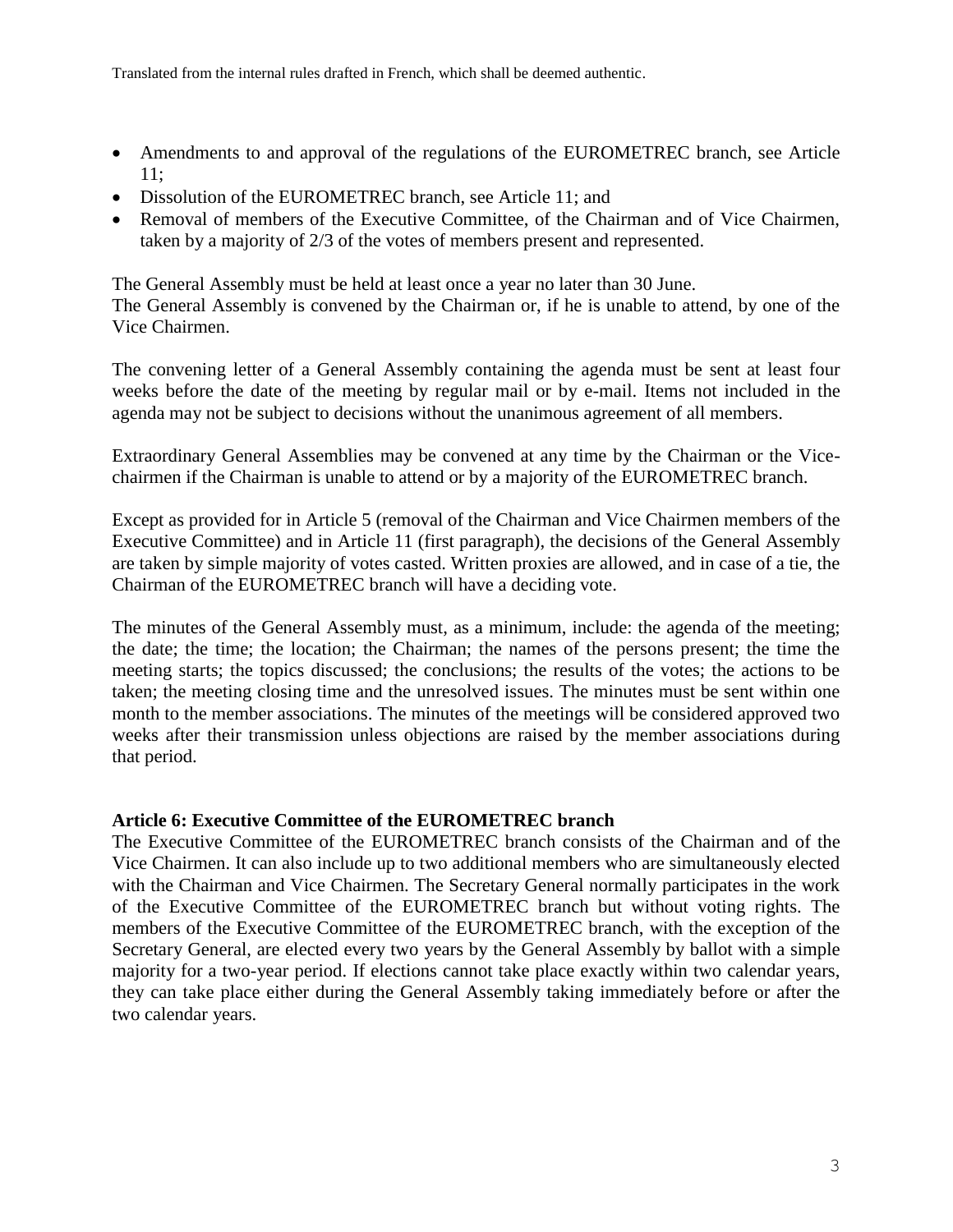The members of the Executive Committee of the EUROMETREC branch do not contract any personal obligation related to the commitments of the EUROMETREC branch. Their liability is limited to the execution of their mandate.

Outgoing members of the Executive Committee of the EUROMETREC branch renounce their mandate immediately following the annual General Assembly.

The Executive Committee of the EUROMETREC branch must meet at least once a year no later than 1 May, and when business so requires.

It may meet within the framework of the Board of the Confederation provided that at least the Chairman and one of the two Vice-Chairmen of the EUROMETREC branch are present, including by video or teleconference. The decisions, including those on the budget and financial statements, taken within this framework concerning the EUROMETREC branch will be deemed to be validly taken by the Executive Committee of the EUROMETREC branch. They will be the subject to a report clearly identifiable in the minutes of the Board of the Confederation.

The convening letter of the Executive Committee of the EUROMETREC branch containing the agenda must be sent at least one week before the meeting date. The items not listed in the agenda cannot be subject to decisions without the agreement of all voting members present or represented.

Extraordinary meetings of the Executive Committee of the EUROMETREC branch can be called at any time by the Chairman, or one of the Vice Chairmen if the Chairman is unavailable.

The meetings of the Executive Committee of the EUROMETREC branch will be chaired by the Chairman of the EUROMETREC branch or in his/her absence, by one of the Vice Chairmen. They may be held by video or teleconference.

The decisions of the Executive Committee of the EUROMETREC branch are taken by simple majority of the vote.

The minutes of the Executive Committee of the EUROMETREC branch must, as a minimum, include: the agenda of the meeting; the date; the time; the location; the Chairman; the names of the persons present; the time the meeting starts; the issues discussed; the conclusions; the results of voting; the actions to be taken; the meeting closing time and the unresolved issues. The minutes of meetings will be considered as approved by the Executive Committee two weeks after its transmission unless objections are raised by one among them during that period. The minutes shall then be transmitted, for information purposes, within one month to the member associations. When information is deemed to be confidential or politically sensitive, any minutes relating to this point and to the contents of the discussions and any decisions taken on this point during a meeting may not be disclosed to persons or non-member entities of the EUROMETREC branch.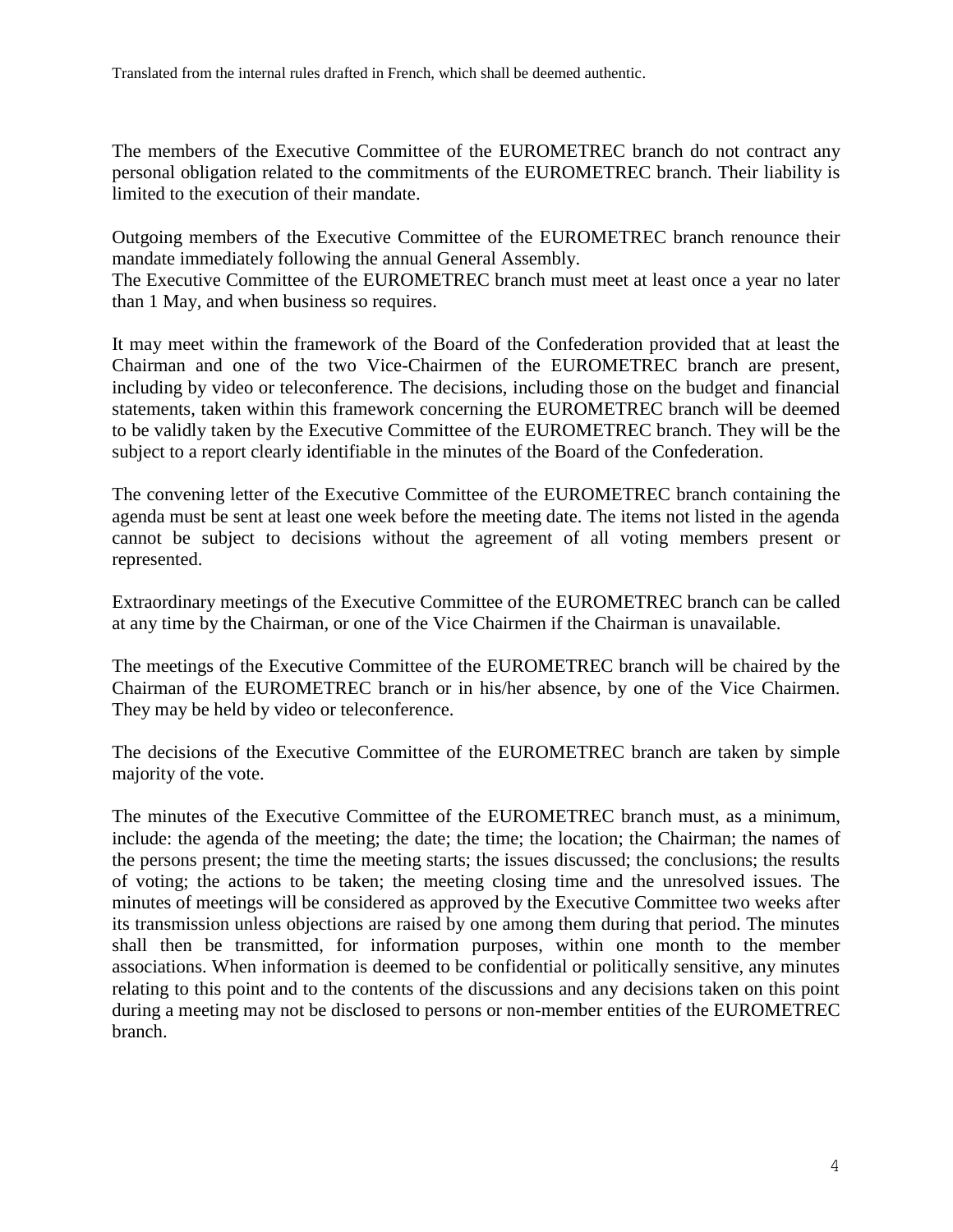Translated from the internal rules drafted in French, which shall be deemed authentic.

#### **Article 7: Chairman and Vice Chairmen**

The General Assembly will elect the Chairman and the two Vice Chairmen by a simple majority vote for a period of two years.

The Chairman must be a company executive of a company member of one of the members of the EUROMETREC branch. In the absence of a high-level candidate of a member company of one of the members, an executive officer of a member national association can become a candidate and be elected Chairman.

The Chairman and the Vice Chairmen must each represent a different country and must not come from related companies or from the same national association.

The Executive Committee of the EUROMETREC branch may accept the resignation of the Chairman or of the Vice Chairmen or one of its members at any time. In such a case, it will be the responsibility of the Executive Committee of the EUROMETREC branch or a nominating committee appointed by the Executive Committee of the EUROMETREC branch to oversee the election of a new Chairman or Vice Chairman or one of its members by the General Assembly.

#### **Article 8: Secretary General**

The Board of the Confederation delegates the daily management and the representation of the EUROMETREC branch, including the authority to sign on behalf of the EUROMETREC branch, to the Secretary General of the Confederation.

The Secretary General shall attend all meetings of the Executive Committee of the EUROMETREC branch and all General Assemblies of the EUROMETREC branch in an advisory capacity.

#### **Article 9: Working Groups**

Working Groups can be established by the Executive Committee of the EUROMETREC branch upon its own initiative or upon a proposal of the General Assembly to study and discuss projects or special topics as needed. Wherever possible each member of the EUROMETREC branch will be represented in these Working Groups by national experts.

The Working Groups must regularly report on their activities to the Executive Committee of the EUROMETREC branch.

The Working Groups can be formed with other associations and federations in the sector of recovery and recycling of non-ferrous metals in Europe, including companies that collect, sort, process and trade non-ferrous metals originating from recycling. No Working Group may seek to represent the views of the Federation without the express approval of the Executive Committee of the EUROMETREC branch.